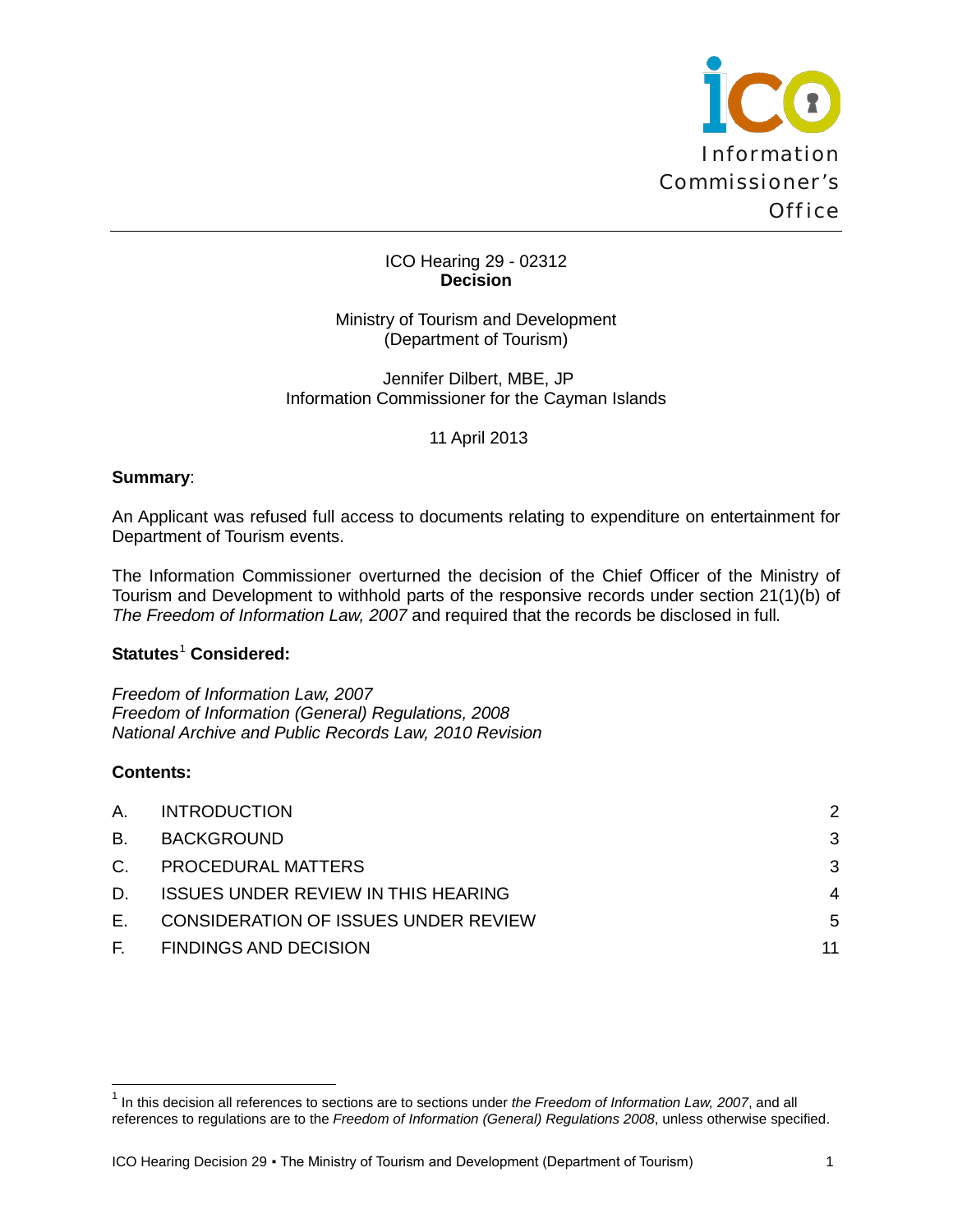# <span id="page-1-0"></span>**A. INTRODUCTION**

- [1] On 8 August 2012 the Applicant made a Freedom of Information (FOI) request to the Department of Tourism for:
	- *A list of all events hosted or sponsored by the Department of Tourism from 1 July, 2011, to 8 August, 2012 (or most recent available data). Please include the dates and locations of those events.*
	- *Expenditures associated with those events, broken out by event, and categorised according to purpose and payee.*
	- *A list of all bands, musicians, entertainers or performers hired or paid by the Department to perform at events from 1 July, 2011 to 8 August, 2012 (or most recent available data). Please include the dates and locations of those events.*
	- *Compensation amounts for those bands, musicians, entertainers or performers, per event or contract.*
	- *If not included in the compensation amounts, the amounts and purposes of expenditures by the Department related to those bands, musicians, entertainers or performers. (For example, costs for lodging, travel, meals, entertainment, equipment rentals, subsistence, etc.)*
- [2] On 20 August 2012 the Information Manager (IM) agreed with the Applicant that due to the number of small events and sponsorships with which the Department of Tourism is involved, the response to the FOI request should be narrowed to include only *"functions, sponsored events, conferences etc. - … any event costing CI\$10K or above to be detailed individually; anything below CI\$10K to be provided as a lump sum"* [DOT's emphasis].
- [3] On 3 October 2012 the Department of Tourism provided the Applicant with a number of spreadsheets which partially disclosed some information responsive to the request, including detailed costs for some events and services, but withheld information on the specific compensation amounts for performers, under section 21(1)(b), claiming prejudice to commercial interests.
- [4] The Applicant requested an internal review on 4 October, which was completed by the Chief Officer of the then Ministry of Finance, Tourism and Development on 9 November, and which upheld the decision of the IM. The Applicant also requested an internal review to ensure that a lump sum total be provided for all events costing individually under \$10,000.
- [5] The Applicant appealed the decision to redact parts of the records to the Information Commissioner, and the appeal was accepted on 21 November. During the ICO's pre-hearing investigation, a chart was released providing the lump sum total referred to above. As the other matters could not be resolved in the ICO's pre-hearing investigation, it was moved to a formal hearing before the Commissioner.
- <span id="page-1-1"></span>[6] The records in dispute, and the exemptions claimed, are as follows:
	- **Document 1 –** Caribbean Tourism Organization (CTO) Expenditure Spreadsheet, undated, (redacted). Exemption claimed 21(1)(b).
	- **Document 2 –** Other Costs for events hosted/organized by DOT (redacted). Exemption claimed 21(1)(b).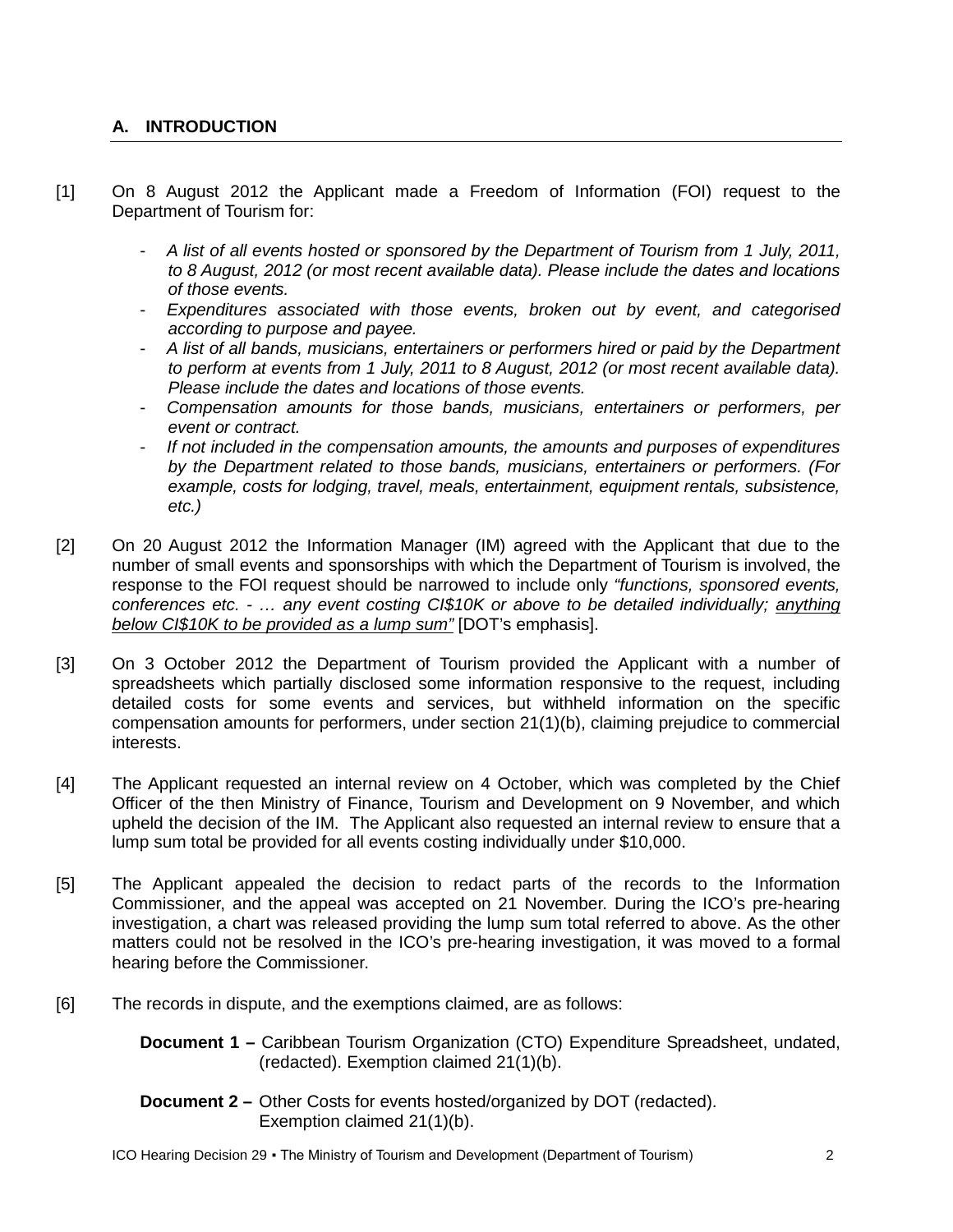# **Document 3 –** Sunny Jim Concert Event Budget (redacted) Exemption claimed 21(1)(b).

[7] The redactions to the responsive records all relate to fees paid to performers for particular events, and the submissions of both parties refer to the redaction of this information as a whole. In my deliberations I look at each record separately.

# **B.** BACKGROUND<sup>[2](#page-2-1)</sup>

- [8] The Department of Tourism has responsibility for short and medium term strategic planning and general destination management for the Cayman Islands tourism industry. It implements projects, events and programmes on behalf of the tourism sector, some of which are funded by the Department's budget, and some sponsored in varying amounts. At all times, the Department seeks to advance the heritage, culture and values of the Cayman Islands and promote the advancement of sustainable tourism policies for the benefit of future generations.
- [9] The Department of Tourism's budget for promotional activities for July 2011 June 2012 was \$6 million.

# <span id="page-2-0"></span>**C. PROCEDURAL MATTERS**

ı

- [10] There was a delay in the initial response to the Applicant, with 61 days elapsing between the request and an initial decision, although this is somewhat mitigated by the fact that the IM was in touch with the Applicant to reduce the scope of the request. The internal review then took 36 days. Further delays occurred during the appeal due to the Department of Tourism's tardiness in providing the ICO with source documents from which the records provided to the Applicant were created, and further investigation by the ICO.
- [11] While the IM was attempting to be helpful in creating records responsive to this request, it must be noted that applicants are entitled to gain access to existing records that are responsive to their request. If an applicant agrees to accept a summary or a created record, the public authority is responsible for the accuracy of these created records.
- [12] In this case, very limited, specially-created records were provided to the Applicant, some with redactions. The Applicant has appealed these redactions, which form the basis of this Hearing. However, I must point out that the records provided seem inadequate as a response to the request. While it was agreed that the scope of the request would be narrowed to reflect details of expenditures over \$10,000 with smaller expenditures lumped together, the spreadsheets provided are very limited and it is hard to interpret the information provided. Some of it is undated, expenditures for some events over \$10,000 have full breakdowns and others do not, and some have minute details, while others are much more general. The Department also stated in their submission that some items contained in one of the records were incorrectly categorized and did not relate to expenditures for that event.
- <span id="page-2-1"></span>[13] More concerning is that some spreadsheets do not accurately reflect the information in the

 $<sup>2</sup>$  Background information provided by the Ministry of Tourism and Development (Department of Tourism)</sup>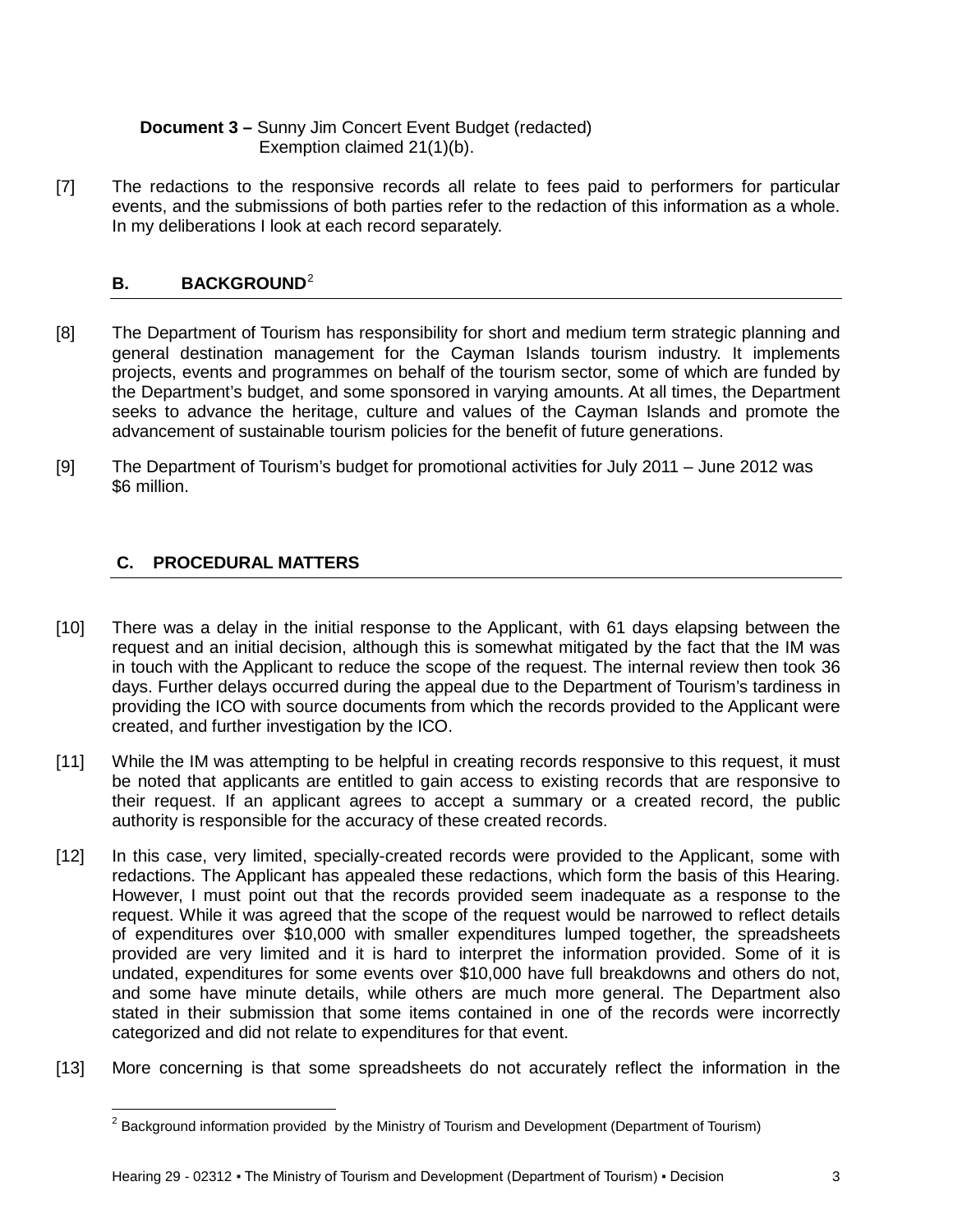source records which my Office requested to verify the spreadsheets. While I have examined only a few records, I found an expenditure of \$75,000 on a sponsorship within the timeframe of the request, which is not accurately reflected on the spreadsheet.

- [14] The Department of Tourism has a budget of \$6 million for promotional activities, and Government has a sophisticated financial system that takes millions of dollars and a score of financial experts to operate. Information relating to major expenditures such as those undertaken by the Tourism Department should be easy to identify, categorize as necessary and provide not only to an FOI applicant, but to the public in general through proactive publication.
- [15] As I have had to do in previous Decisions, I again point to Section 52(1) of the FOI Law which requires that *"every public authority shall maintain its records in a manner which facilitates access to information under this law and in accordance with the* [Deputy Governor's] *code of practice[3](#page-3-1)*
- [16] In addition, section 6 of the National Archive and Public Records Law, 2010 Revision provides:

*6. (1) Every public agency shall make and maintain full and accurate public records of its business and affairs, and such public records shall be managed and maintained in accordance with this Law.*

[17] In the course of this Hearing, in both its initial submission and its reply submission, the Department of Tourism makes significant references and arguments to support its position that "performance fees and related information are considered personal information under the FOI Law". However, the application of section 23 was not applied prior to Hearing, and not directly argued in it. I mention these arguments below, and the rebuttal of these by the Applicant, only to provide some clarification. The Law clearly places the burden of proof on the side of the public authority in demonstrating that it has applied the Law correctly. It is not sufficient for a public authority to mention an exemption in general. It must fully claim and argue the exemption for me to consider its application.

# <span id="page-3-0"></span>**D. ISSUES UNDER REVIEW IN THIS HEARING**

[18] The issue to be decided in this Hearing is:

 $\overline{\phantom{0}}$ 

**Section 21(1)(b)** – Is the information redacted from the responsive records exempt from disclosure because it contains information concerning the commercial interest of any person or organization and the disclosure of that information would prejudice those interests?

<span id="page-3-1"></span><sup>&</sup>lt;sup>3</sup> Chief Secretary's Code of Practice on Publishing, [www.infocomm.ky/document-library](http://www.infocomm.ky/document-library)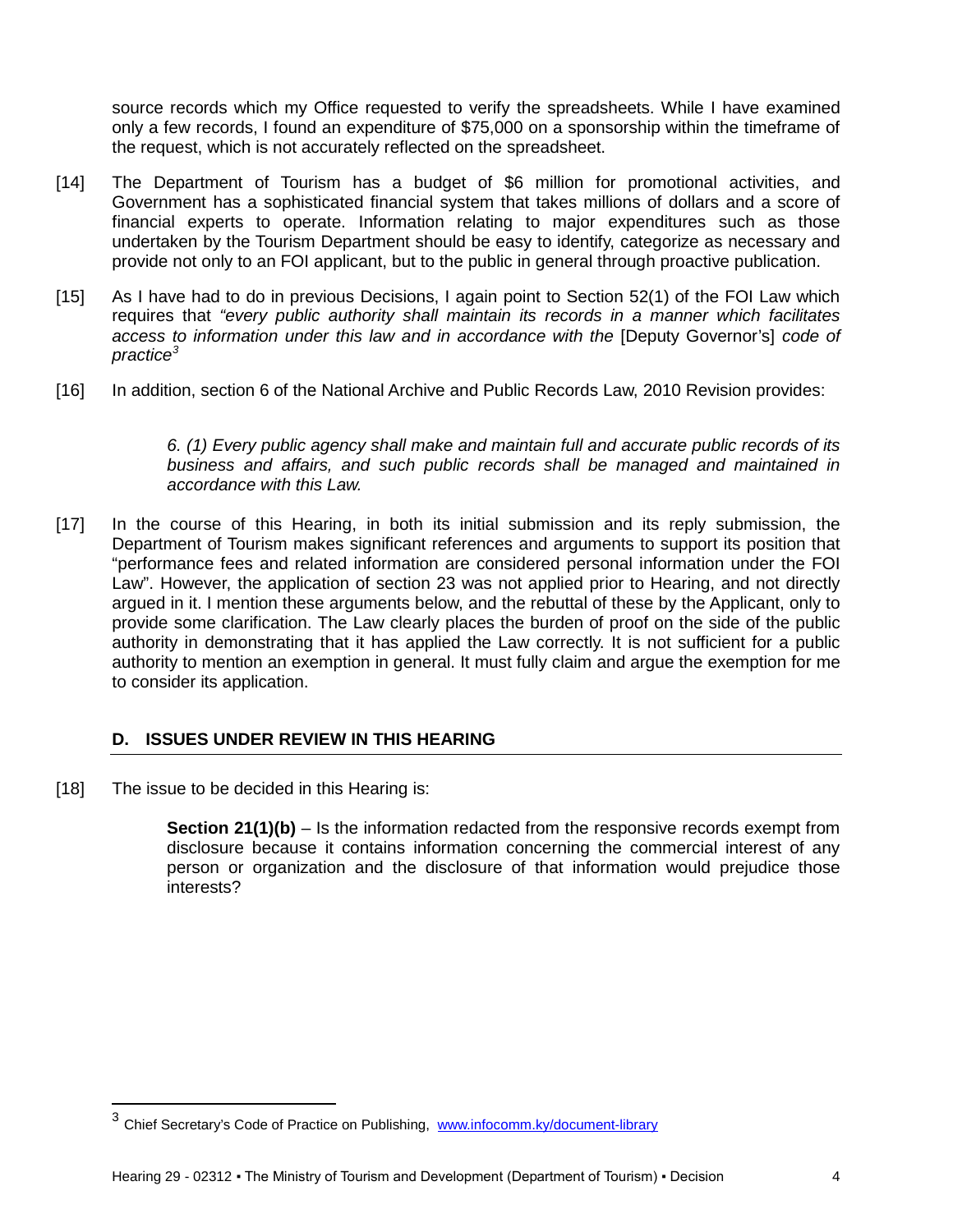# <span id="page-4-0"></span>[19] **Section 21(1)**

This section provides:

- *21. (1) Subject to subsection (2), a record is exempt from disclosure if-*
	- *(a) its disclosure would reveal-*
		- *(i) trade secrets;*
		- *(ii) any other information of a commercial value, which value would be, or could reasonably be expected to be, destroyed or diminished if the information were disclosed;*
	- *(b) it contains information (other than that referred to in paragraph (a)) concerning the commercial interests of any person or organization (including a public authority) and the disclosure of that information would prejudice those interests.*

# **The Position of the Department of Tourism**

- [20] The Department of Tourism (DOT) submits that it "consistently endeavours to maintain an open relationship with the public and various media houses, by responding to requests outside of FOI and providing information as needed".
- [21] With respect to the redaction of information relating to fees paid to entertainment providers, the DOT maintains that they aggressively negotiate to secure a favourable rate. In addition, when hosting an event, DOT may provide ancillary support and assistance at the event, which has to be taken into account by the entertainment provider when determining the fee to be paid. As well, DOT encourages all performers to charge reduced fees, which can be seen as *"*the performers' willingness to act in the national interest for the greater good of Tourism".
- [22] DOT argues that:

*public disclosure of the remuneration paid by CIDOT to individual performers could potentially prejudice and negatively impact their future earnings by creating the expectation that any reduction in rate that CIDOT may have secured as a result of a variety of mitigating factors, is a standard performance fee, thus holding the performer to an unrealistic expectation from potential future bookings.*

- [23] DOT compares the performance fees to other negotiated transactions such as publications, where they are able to negotiate deeply discounted rates because of their "annual purchasing power". They maintain that these transactions also contain competitively sensitive information which would not ordinarily be divulged.
- [24] In addition, non-disclosure of rates is referred to in section 4(c) of the CIDOT Sponsorship Agreement: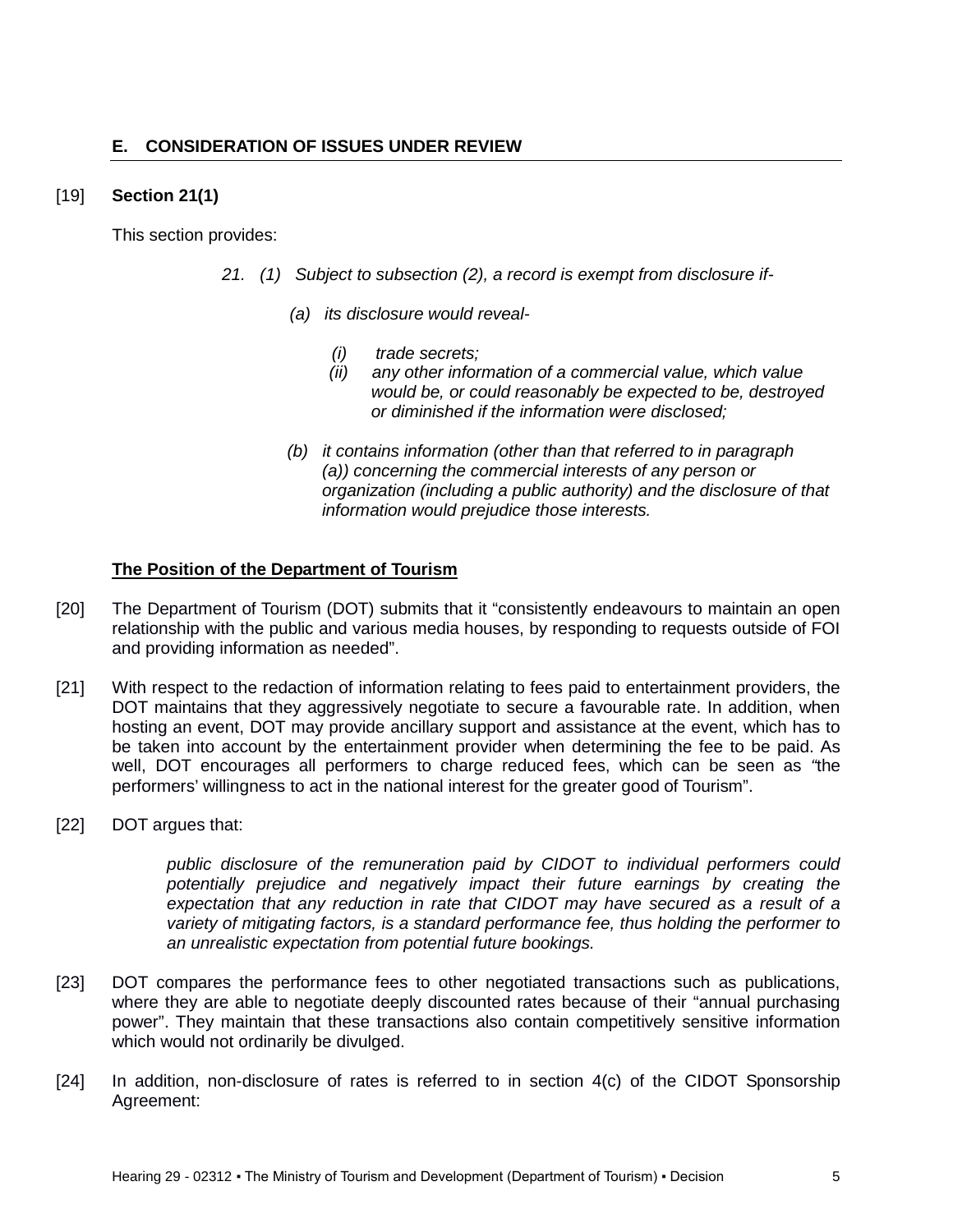*c. At all times while this agreement is in force and after its expiration or termination, CIDOT agrees to refrain from using the Sponsor Partner's customer and vendor lists or other confidential material for its own competitive use or disclosing the same to anyone and CIDOT agrees to take reasonable security measures to prevent accidental disclosure and industrial espionage.*

- [25] DOT references one of its previous decisions with respect to a similar FOI request where the Department withheld fees paid to entertainers. DOT maintains that it was decided that in that case specific information relating to fees paid to artists was commercially sensitive, and its disclosure could potentially jeopardize any future contractual negotiations with the entertainers. DOT believes that the decision in this current matter is consistent with the decision taken previously.
- [26] In its submissions, DOT argues that remuneration paid to performers can be viewed as the individual's salary for the service provided, and that performance fees and related information are considered personal information under the FOI Law. It goes on to argue that this personal information is unreasonable, and not in the public interest to disclose. These arguments are discussed in paragraphs 57 & 58 below.
- [27] A reply submission was made which in large part sought to refute the Applicant's interpretation of some of the figures provided. Further explanation was also given on the breakdown and categorizing of the information provided in the spreadsheets. DOT also provides further reasons for disclosing some information in detail, such as advertising, catering, air-fare and accommodation costs, asserting that these expenses were based on standard pricing, which is not commercially sensitive.

#### **The Position of the Applicant**

- [28] While it is helpful for any applicant to put forward arguments to support their position, it is important to note that, as per section 43(2) of the FOI Law, in any appeal under section 42, the burden of proof shall be on the public authority to show that it acted in accordance with its obligations under this Law.
- [29] The Applicant submits that performers' fees do not qualify as commercially sensitive information, and in any event, even if they did, they should be disclosed in the public interest.
- [30] Neither does the Applicant agree that performers' fees are any more commercially sensitive than the other types of fees and charges routinely disclosed by Government, including other information disclosed in the response to this request. The Applicant maintains that "fees the government pays for services or goods are fundamental components of public records", and believes that even if the performers' fees are found to be commercially sensitive information, it is clearly in the public interest to disclose this information for reasons of accountability.
- [31] Guidelines produced by the FOI Implementation Planning Committee in October 2008 are cited by the Applicant, in which price paid for services rendered is not listed as a type of disclosure that might prejudice commercial interests. Additionally, the Guidelines state that "prejudice" is not defined, but there would need to be "more than a small or trifling negative effect and require a real negative impact on any person or organization" for this exemption to be engaged.
- [32] The Applicant states that: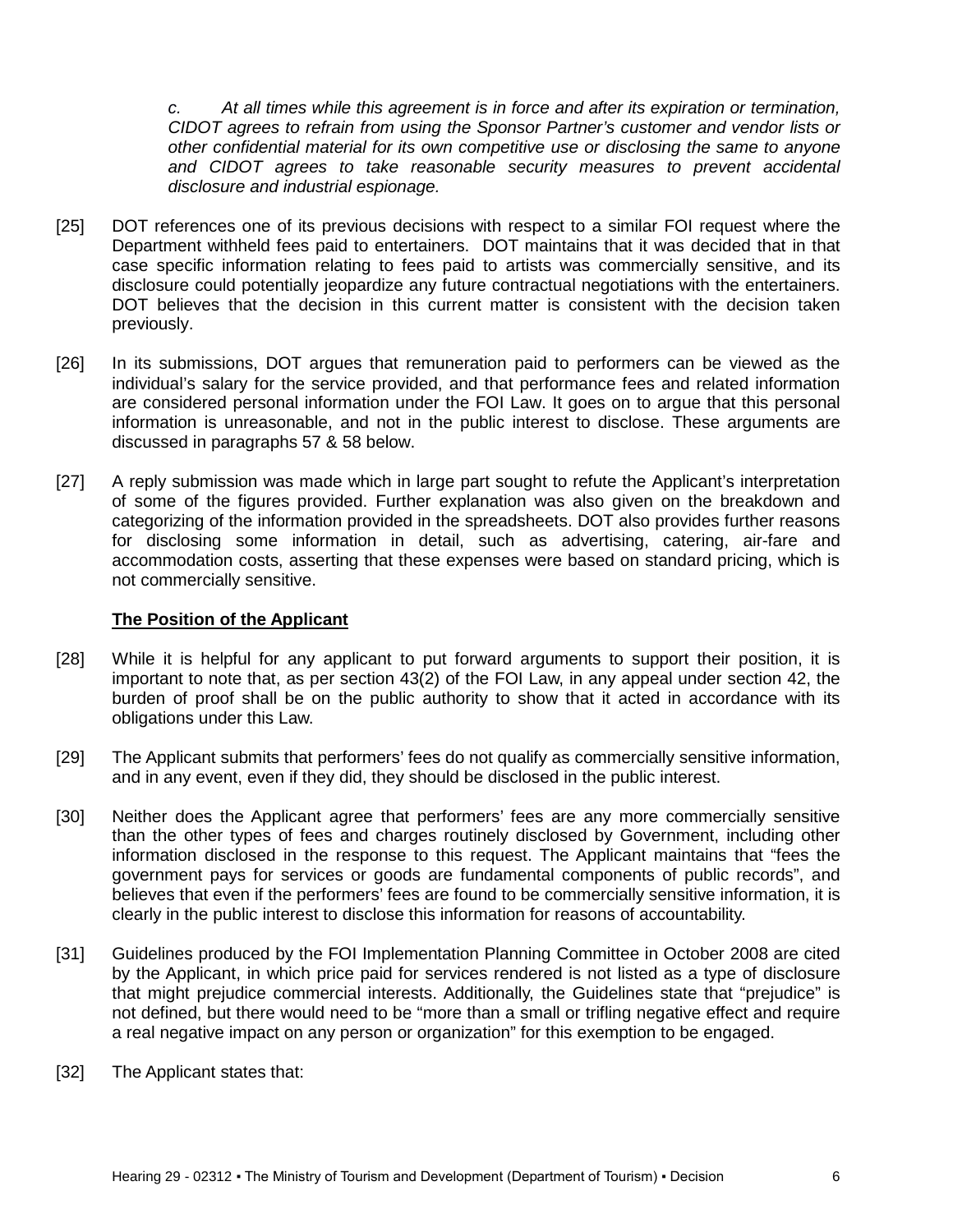*It is difficult to see how the Department disclosing specific fees for performers could have a real negative impact on the performers' future contractual negotiations – unless the fees paid were far below or far above what is perceived to be a fair rate. Then, disclosure of those government expenses is clearly in the public interest.*

- [33] In their reply submission, the Applicant objects to DOT's "attempt to stretch the definition of 'salary' to cover fees paid to contractors". They point out that "prior its initial submission for this hearing, the DOT had not attempted to cite a 'personal information' exemption to explain why it is not disclosing performance fees paid to musicians".
- [34] The Applicant also refutes the decision to withhold information based on confidentiality clauses within DOT's Sponsorship Agreement, and states:

*It is well established that government departments cannot sign away their responsibility*  to adhere to the FOI Law by way of nondisclosure agreements in contracts. In a *September 2011 decision (ICO Hearing 15 – 00611), the Commissioner wrote: "I do not accept that the confidentiality clauses constitute a contractual obligation on the part of government, or that they can override the application of primary legislation"…. A contractual obligation not to disclose certain information will not automatically render that information exempted under the Freedom of Information Law."*

- [35] The various arguments put forward by the DOT to support withholding information on performance fees are all addressed by the Applicant, including the following:
	- *If performers accepted lower than normal rates for reasons such as DOT-provided ancillary support and assistance this requires greater - not less – disclosure of information to the public. Unless the information is made public, it is impossible to know if DOT … were more generous to some performers than others.*
	- *It is unconvincing and irrelevant for DOT to claim that people won't be able to understand that a performer may have agreed to a discounted rate with government for love of country or other various reasons.*
	- *The DOT likens discounted fees paid to performers to discounted fees paid to publications. Please note that the DOT has in fact disclosed fees paid to publications.*
	- *The DOT's reference to its 2009 decision regarding Alicia Keys is not relevant to this hearing, other than to demonstrate the DOT's previous improper application of the commercially sensitive exemption.*
	- *The DOT's reference to the Commissioner's 2009 decision is also not relevant because I am not requesting individual salaries.*
- [36] The Applicant also notes that the DOT did not provide "information which explains the sponsorship evaluation process for amounts of less than CI \$10,000 and exceeding \$10,000" and questions the usefulness of the information proactively provided on the Department's website.

# **Discussion**

[37] The exemption in section 21(1)(b) is intended to protect information (other than trade secrets and commercial information, which is dealt with in section 21(1)(a)) which, if disclosed, would prejudice commercial interests. The exemption requires that a harms test be applied, and the threshold is high (''would prejudice"). Public authorities using this exemption to withhold records must therefore present objective and reasonable evidence of the certainty of harm.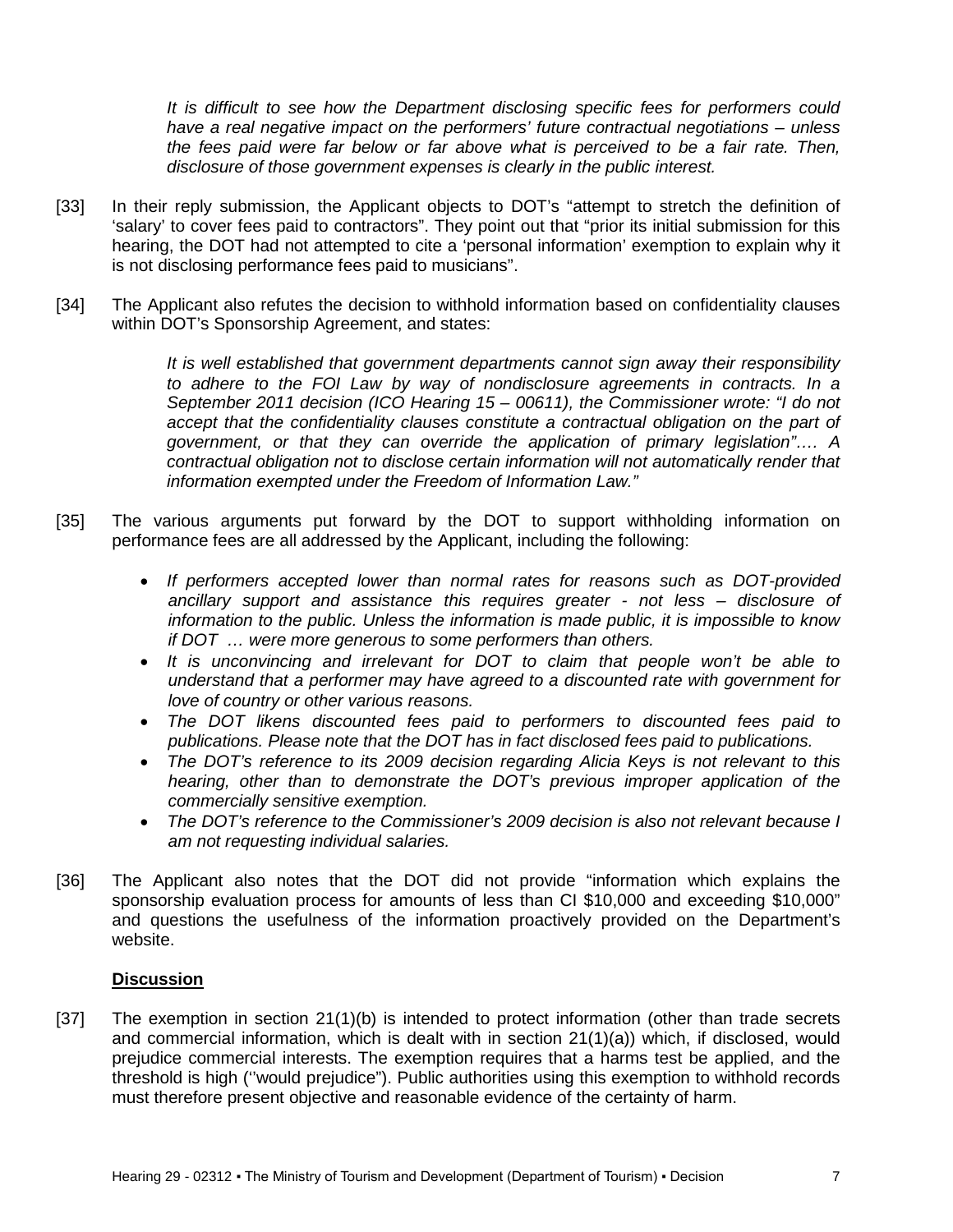[38] On the other hand, the Law must assure that an appropriate degree of transparency exists when Government, on behalf of the public, pays money to private parties, and this exemption is therefore also subject to a public interest test.

#### **Document 1 - CTO Expenditure Spreadsheet (undated)**

- [39] This document provides details on airfares for Swanky Band (total) and named individuals, hotel accommodation costs for named individuals (some with dates of stay), details of cost of merchandise/giveaways, event catering, Swanky equipment rentals and transportation and other miscellaneous costs. This information has all been disclosed. Redacted from the document are the amounts for per diem for named individuals, Swanky Band (total) and Swanky Band Performance Fees.
- [40] I can find no rationale for the redaction of the per diem amounts. The exemption being relied on relates to commercial interests, and I do not consider that a per diem paid to individuals qualifies as commercial interests. The amount that Government pays as a per diem to individuals for a publicly funded event should be based on a set policy and a matter of public knowledge.
- [41] This leaves the last redacted line, which is Swanky Band Performance Fees. I reject the argument of DOT that their ability to negotiate future contracts for entertainers would be adversely affected by disclosing this fee. I do not see how disclosing a fair or discounted fee, which this amount is claimed to be, would constitute a commercial interest of DOT which would be prejudiced by disclosure.
- [42] It also has not been demonstrated to me that the commercial interests of the band in question would be caused any harm by the disclosure of these fees. In fact, I would expect that a performer would benefit from the public knowing that they performed at a reduced rate to promote the Cayman Islands. The DOT has not submitted any statement from the band to substantiate their claim of prejudice to the commercial interests of the band.
- [43] As the information redacted does not pertain to a Sponsorship Agreement, the quoted section of this document is not relevant.
- [44] DOT refers to their previous response to an FOI request where fees paid to an entertainer were withheld. This decision was not appealed to me, and I agree with the Applicant that the previous decision of the public authority may have been incorrect and is not relevant to this case.
- [45] The argument that remuneration paid to performers can be viewed as salary for the service provided is addressed in paragraphs 57 & 58 below, and I also reject this argument.
- [46] **I therefore find that section 21(1)(b) does not apply to the information redacted from Document 1 and this information should be disclosed.**

#### **Document 2 – Other costs for events hosted/organized by DOT**

[47] This record is a spreadsheet setting out a breakdown of ten events hosted or organized by DOT between 9 November 2011 and 1 May 2012, giving date, venue, food and beverage costs, entertainment, audio visual equipment and other costs. All costs are disclosed except for five of the six figures given for entertainment, which have been redacted. The Sunny Jim Weekend entertainment costs are given as a total, covering the 5 different performers at this event.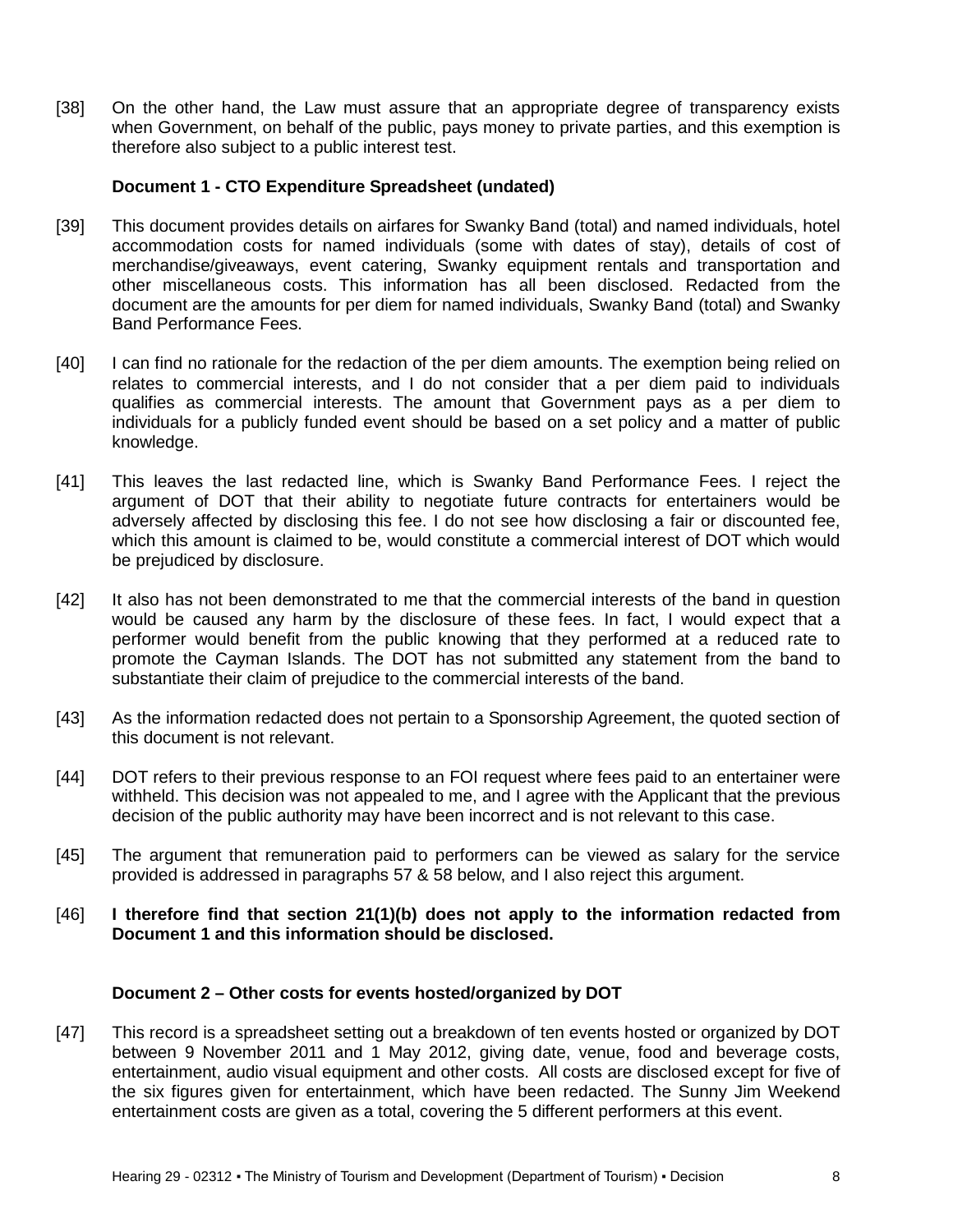- [48] While the event is named, as well as the date and venue, the actual names of performers have not been given. While it would be possible for a person to recall or to research who the performers were at these events, which took place over a year ago, it is difficult to see how harm could be done to the commercial interests of either the performers or the DOT in disclosing this information.
- [49] For reasons stated in my consideration of Document 1 above, I do not see, and it has not been demonstrated to me, how these figures could be construed to contain information concerning the commercial interests of either the unnamed performer or the DOT and that disclosure would prejudice those interests.
- [50] **I therefore find that section 21(1)(b) does not apply to the information redacted from Document 2 and this information should be disclosed.**

#### **Document 3 – Sunny Jim Concert Event Budget**

- [51] This record is a spreadsheet detailing the costs for this event, and all costs have been disclosed except individual fees for the five performers. Information disclosed include costs for work permits, tickets, car rental, accommodation, sound equipment, banners, and newspaper advertisements.
- [52] While DOT maintains that other negotiated costs are competitively sensitive information which would not ordinarily be divulged, they have in this case provided details of all costs other than fees for individual performers. In addition, other records provided to the Applicant in full contain more details of costs such as catering, transport, and décor which are not deemed by DOT to concern commercial interests. The only information redacted pertains to performers.
- [53] For reasons stated above, I am not convinced that the redacted information in Document 3 concerns the commercial interest of any person or organization which if disclosed would prejudice these interests.
- [54] **I therefore find that section 21(1)(b) does not apply to the information redacted from Document 3 and this information should be disclosed.**

#### **Public Interest Test**

- [55] While both the Applicant and the Public Authority have referred to whether disclosure of the redacted information would be in the public interest, it is not necessary for me to apply the public interest test, as I have found that the exemption does not apply to the records.
- [56] For avoidance of doubt, I believe that the public interest arguments in favour of disclosure are very strong as the redacted information pertains to government expenditure and DOT's accountability in respect of compensating performing artists fairly and equitably.

#### **Other exemptions claimed**

[57] In their submission, the Department of Tourism makes reference to personal information, but they do not actually claim the exemption in section 23. There was no reference to this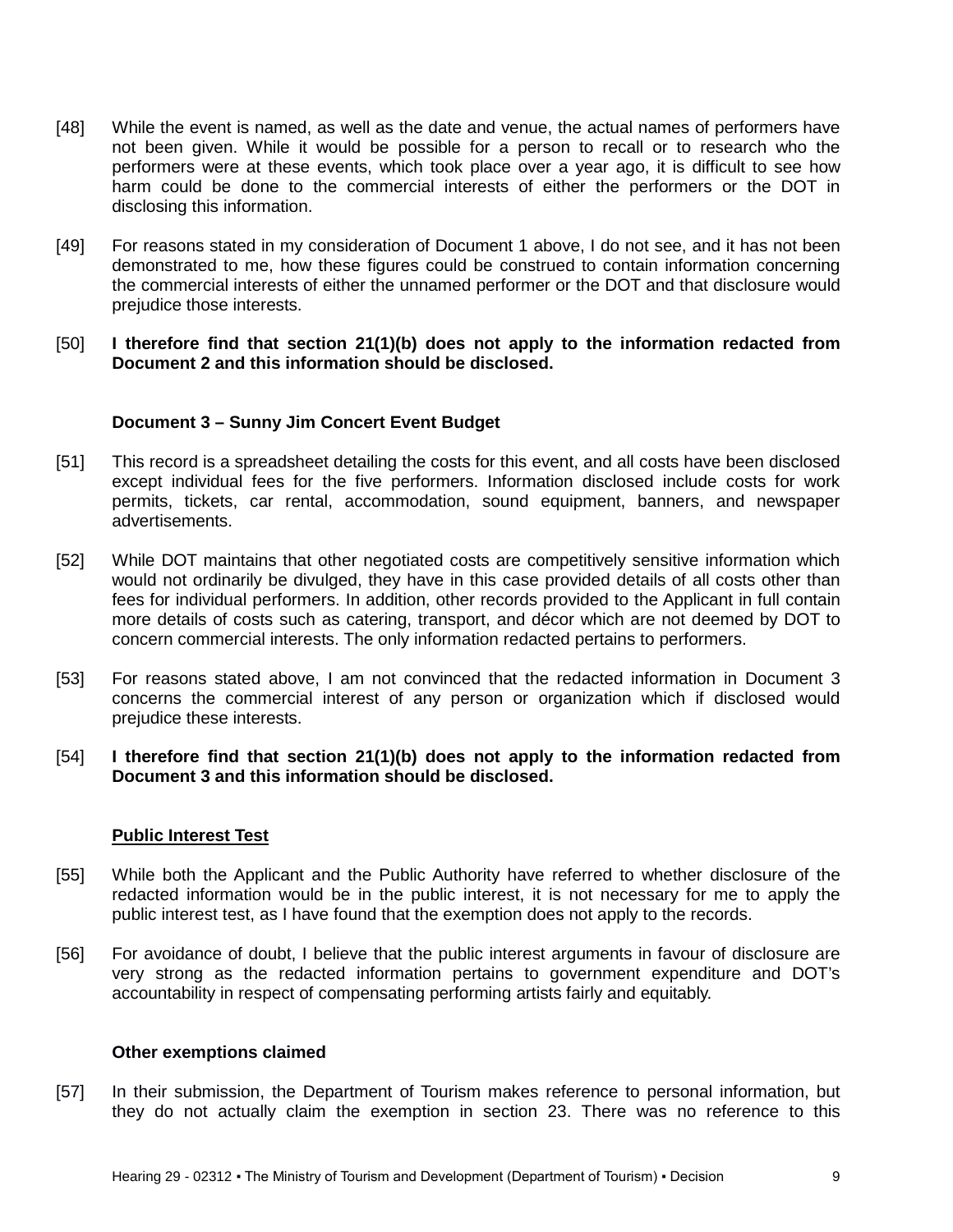exemption in the submissions, Notice of Hearing or the Fact Report for this Hearing, the last two of which were agreed by both parties.

- [58] Nonetheless, for clarity, I take the opportunity to respond to DOT's claim that performers' fees can be considered the salary of a performer, and qualify as the personal information of the performer, which it would be unreasonable, and not in the public interest, to disclose.
- [59] In this case, I reject this argument as personal information is defined as information about an individual whose identity is apparent. In addition, even if the information relates to an individual performer rather than a band, the exemption in section 23 would not apply in this case, as the individual would have been providing services to a public authority. Such information clearly falls outside the definition of personal information in regulation 2, which excludes:

*(ii) where the individual is or was providing a service for a public authority under a contract for services, the name of the individual or information relating to the service or the terms of the contract or anything written or recorded in any form by the individual in the course of and for the purposes of the provision of the service;*

[60] The Applicant rightly objects to the personal information exemption being raised for the first time at the submission stage of this Hearing. They also argue that multiple people are involved in a performance (technical support, agents etc.), even if there happens to be only one performer on stage. A performance fee is then split up amongst all the persons involved in a band or performance, and cannot be considered the salary of any one individual.

#### **Provision of records in response to the request**

- [61] As noted above, I am not satisfied that adequate records were provided to the Applicant in response to the request, and I am concerned as to the accuracy of those records provided.
- [62] It is often the case that requests are answered by a public authority in the form of a simple spreadsheet or summary of information derived from more complex source records. In most cases this approach is convenient for both the applicant and the public authority. However, there is no obligation on the part of the public authority to create any new records in response to an FOI request, particularly if the provision of source records is possible or preferable. The FOI Law explicitly and purposefully grants a right to access records, which mean that applicants have the right to request that any existing source records be disclosed, even if they are at first instance provided with a computed spreadsheet or summary.
- <span id="page-9-0"></span>[63] In the present case, although the Applicant has not had sight of the source documents, they would be aware that they exist, in order for a spreadsheet to be created. However, they have not questioned the extent of records provided or requested further records. Therefore, I believe it is reasonable to assume that the Applicant will be satisfied with the records under consideration here.